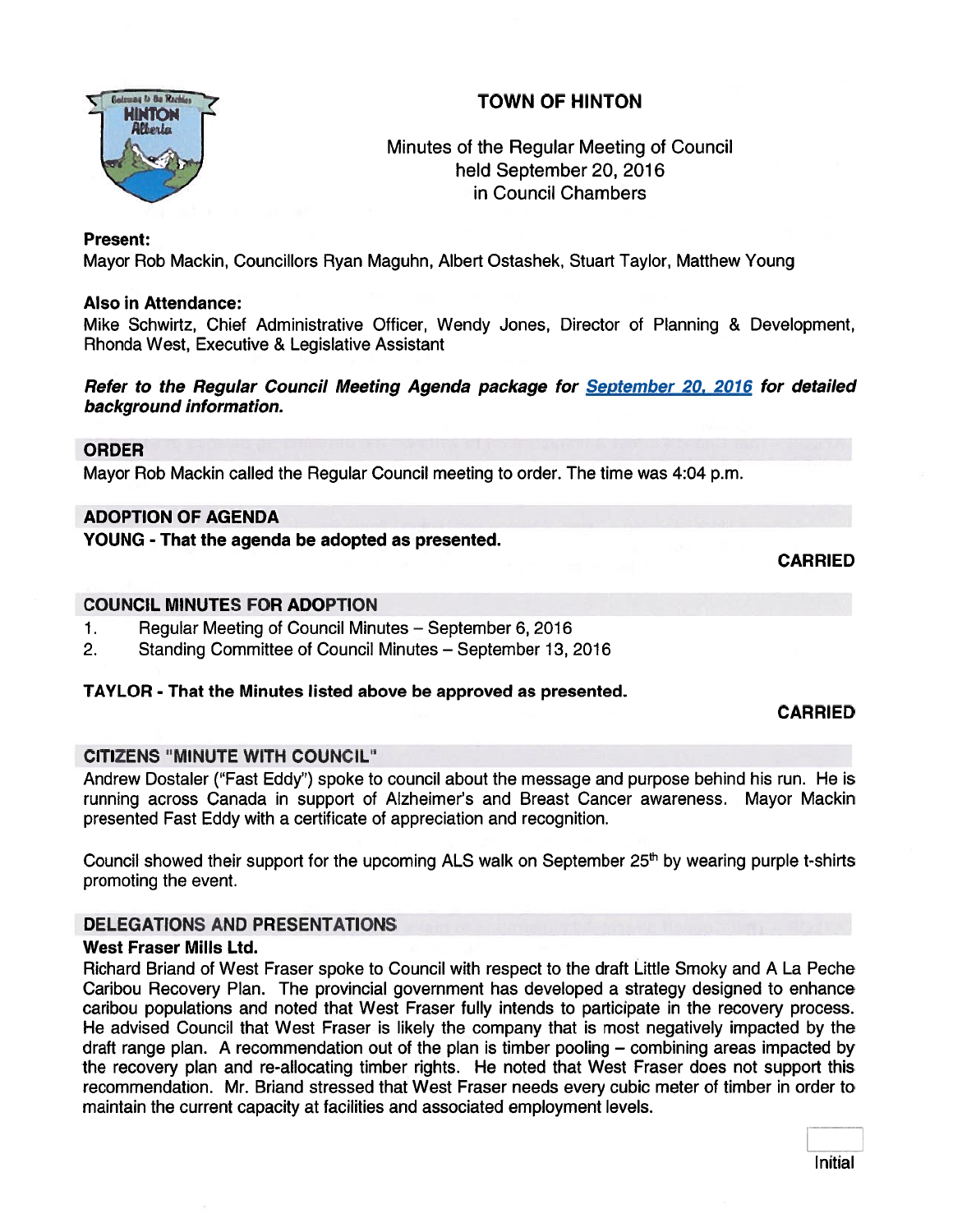| <b>ACTION ITEMS</b>                                                                                                                                                                                                             |
|---------------------------------------------------------------------------------------------------------------------------------------------------------------------------------------------------------------------------------|
| 2016 Public Auction of Tax Arrear Properties<br>1.<br>MAGUHN - That Council approve the reserve bids shown on Attachment #1 for tax arrear<br>properties that will be offered for sale at public auction on December 6, 2016.   |
| <b>CARRIED</b>                                                                                                                                                                                                                  |
| YOUNG - That Council approve the following sale conditions for tax arrear properties that may<br>be sold at the public auction:                                                                                                 |
| That a deposit of 10% of the purchase price be paid at the time of purchase;<br>a)<br>That the balance of the purchase price be paid by December 9, 2016.<br>b)                                                                 |
| <b>CARRIED</b>                                                                                                                                                                                                                  |
| <b>Write-Off Outstanding Utility Account</b><br>2.<br>TAYLOR - That Council direct Administration to write-off the outstanding balance of \$1,700.71                                                                            |
| for Utility Account #101564.22.<br><b>CARRIED</b>                                                                                                                                                                               |
| Letter of Understanding - Town of Hinton and Hinton Library Board<br>З.                                                                                                                                                         |
| TAYLOR - That Council approve the Letter of Understanding between the Town of Hinton and<br>the Town of Hinton Library Board as presented in Attachment #1.                                                                     |
| <b>CARRIED</b>                                                                                                                                                                                                                  |
| Hinton Grant Funding Advisory Committee Bylaw #1085-1<br>4.<br>MAGUHN - That Council give Bylaw #1085-1 first reading.                                                                                                          |
| <b>CARRIED</b>                                                                                                                                                                                                                  |
| YOUNG - That Council give Bylaw #1085-1 second reading.<br><b>CARRIED</b>                                                                                                                                                       |
| TAYLOR - That Council give Bylaw #1085-1 unanimous consent for third reading.<br><b>CARRIED</b>                                                                                                                                 |
| MAGUHN - That Council give Bylaw #1085-1 third and final reading.<br><b>CARRIED</b>                                                                                                                                             |
| Motion Following Notice of Motion re Section 27 of Bylaw #1060-3<br>5.<br>TAYLOR - That Council directs Administration to make changes to Section 27 of Bylaw #1060-<br>3 consistent with the attached changes in the Appendix. |

### AMENDMENT TO MAIN MOTION

OSTASHEK — To replace paragraph <sup>6</sup> of the recommended replacement with the following: The Town Manager will advise all members of council that one or more council members have requested <sup>a</sup> private in-camera review of financial, administrative, procedural, or legal material, making that same material available to all councillors at an in camera review at the next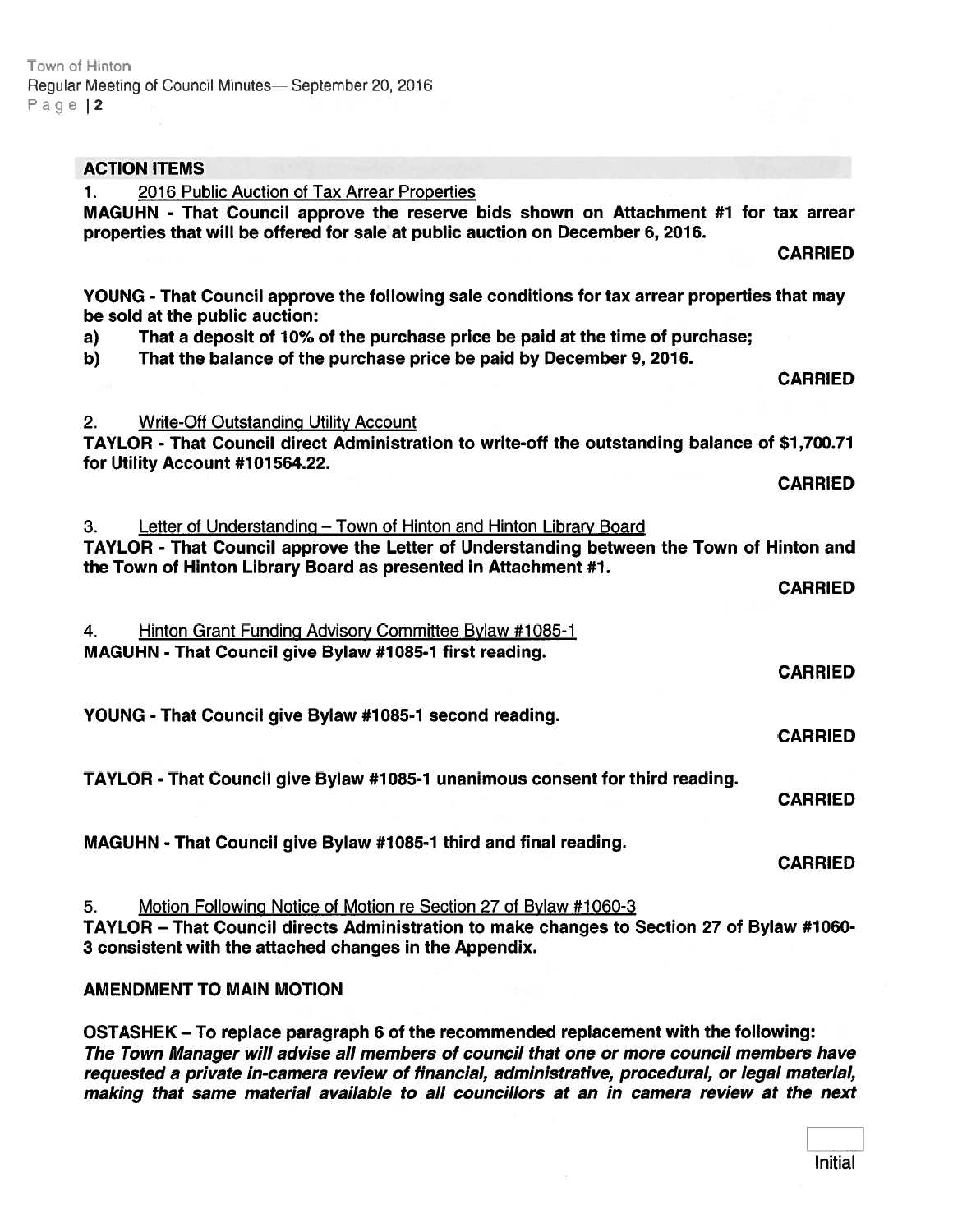Town of Hinton Regular Meeting of Council Minutes— September 20, 2016 Page  $|3$ 

> scheduled meeting of council per the time constraints set forth in Section 27(4) of this bylaw (proposed recommended replacement version).

> > DEFEATED

#### MAIN MOTION WITHDRAWN BY UNANIMOUS CONSENT

#### 6. Motion Following Notice of Motion re ISL Engineering Agreement

TAYLOR — That individual members of Town Council shall be provided with the opportunity, within two weeks of the request, for an in camera (confidential) review of the Town's existing ISL Engineering Agreement including attachments and appendixes if and when <sup>a</sup> council member shall make <sup>a</sup> request.

#### MOTION WITHDRAWN BY UNANIMOUS CONSENT

MACKIN - That Council direct Administration to amend the current Council Procedure Bylaw to include <sup>a</sup> process whereby if <sup>a</sup> Councillor requests information providing the rationale for that reques<sup>t</sup> (relevancy behind request) that would require it to be provided In Camera, then the Chief Administrative Officer shall provide that information to all council members In Camera at the next council meeting following the reques<sup>t</sup> - for discussion at the October 11, 2016 <sup>a</sup> Standing Committee meeting.

CARRIED

#### INFORMATION ITEMS

1. Council Information Packages #1 and #2 for September 20, 2016

YOUNG - That Council Information Packages #1 and #2 for September 20, 2016 be accepted for information.

#### CARRIED

#### REPORTS FROM MAYOR, COUNCIL, CHIEF ADMINISTRATIVE OFFICER

1. Council Reporting (Training/Conferences/CEAC, Listening Teams, All Other Committees)

Councillors reported on the various committees, meetings and activities they attended since the last Regular Council meeting and what they <sup>p</sup>lan on attending in the coming weeks.

2. Chief Administrative Officer Report

Chief Administrative Officer Mike Schwirtz provided an update on administrative matters.

#### ADJOURNMENT

TAYLOR - That the Regular Meeting of Council adjourn.

The time was 5:47 p.m.

CARRIED AN

Mayor

Chief Administrative Officer

Initial